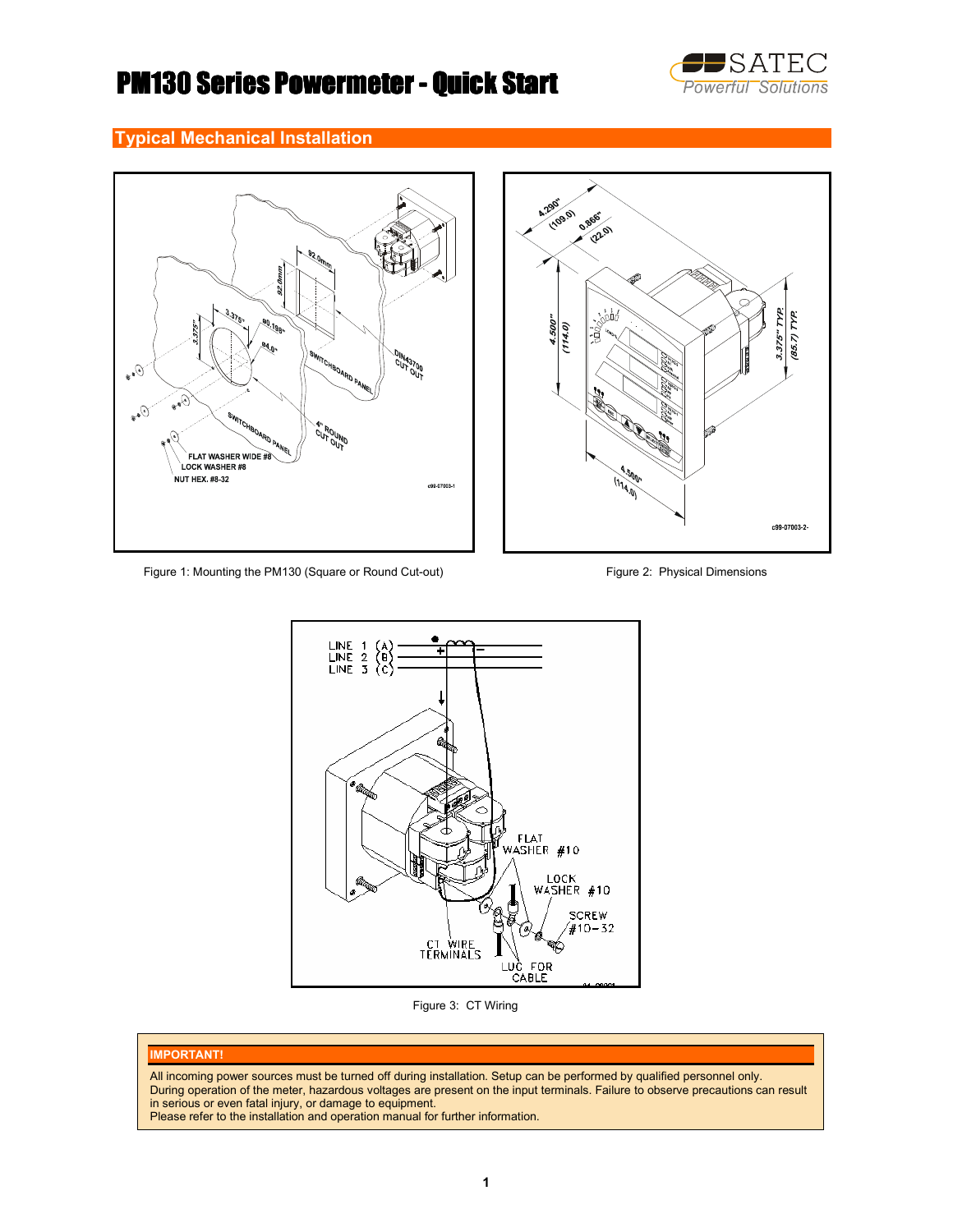

Figure 4: Common Wiring Mode: 4LL3 or 4L-n3\*

| 3OP2  | 3-wire open delta using 2<br><b>CTs</b> |
|-------|-----------------------------------------|
| 4Ln3* | 4-wire Wye using 3 PTs                  |
| 3dir2 | 3-wire direct connection<br>using 2 CTs |
| 4LL3  | 4-wire Wye using 3 PTs                  |
| 3OP3  | 3-wire open delta using 3<br>CTs        |
| 3Ln3  | 4-wire Wye using 2 PTs                  |
| LL3   | 4-wire Wye using 2 PTs                  |

#### NOTE:

Refer to the User Guide for the wiring schematics diagrams

\*connect the ground PM130 terminals of the power supply and of the communication connectors to the switchg ear earth ground, using 1.5  $\text{mm}^2$ /14AWG dedicated wire.

#### Elementary Setup

All setups can be performed directly from the display panel or via communications using PAS communication software, except for Communications and Display setups, which must be performed directly on the instrument panel.



To set the CT Primary current, perform the following steps:

- Press **SELECT** 3 times: CHG should blink.
- $\bullet$  Press  $\boxed{\text{ENTER}}$  2 times:
- Press  $\boxed{\blacktriangle}$  2 times:
- Press SELECT: "5" should blink.
- Use the  $\overline{\blacktriangle$   $\blacktriangledown$  arrows to scroll to the desired value (press  $\blacktriangle \blacktriangledown$  continuously for quick scrolling).
- $\bullet$  Press  $\boxed{\text{ENTER}}$  to save the selected value.
- Press  $\boxed{\text{esc}}$  (X3) to return to the display menu.

|        | $m$ enu $\sqrt{STA}$ |
|--------|----------------------|
| option | OPS                  |
| value  | CHG                  |
| menu   | bASc                 |
|        | option ConF          |
| value  | 4Ln3                 |
| menu   | bASc                 |
| option | Ct                   |
| value  |                      |
|        |                      |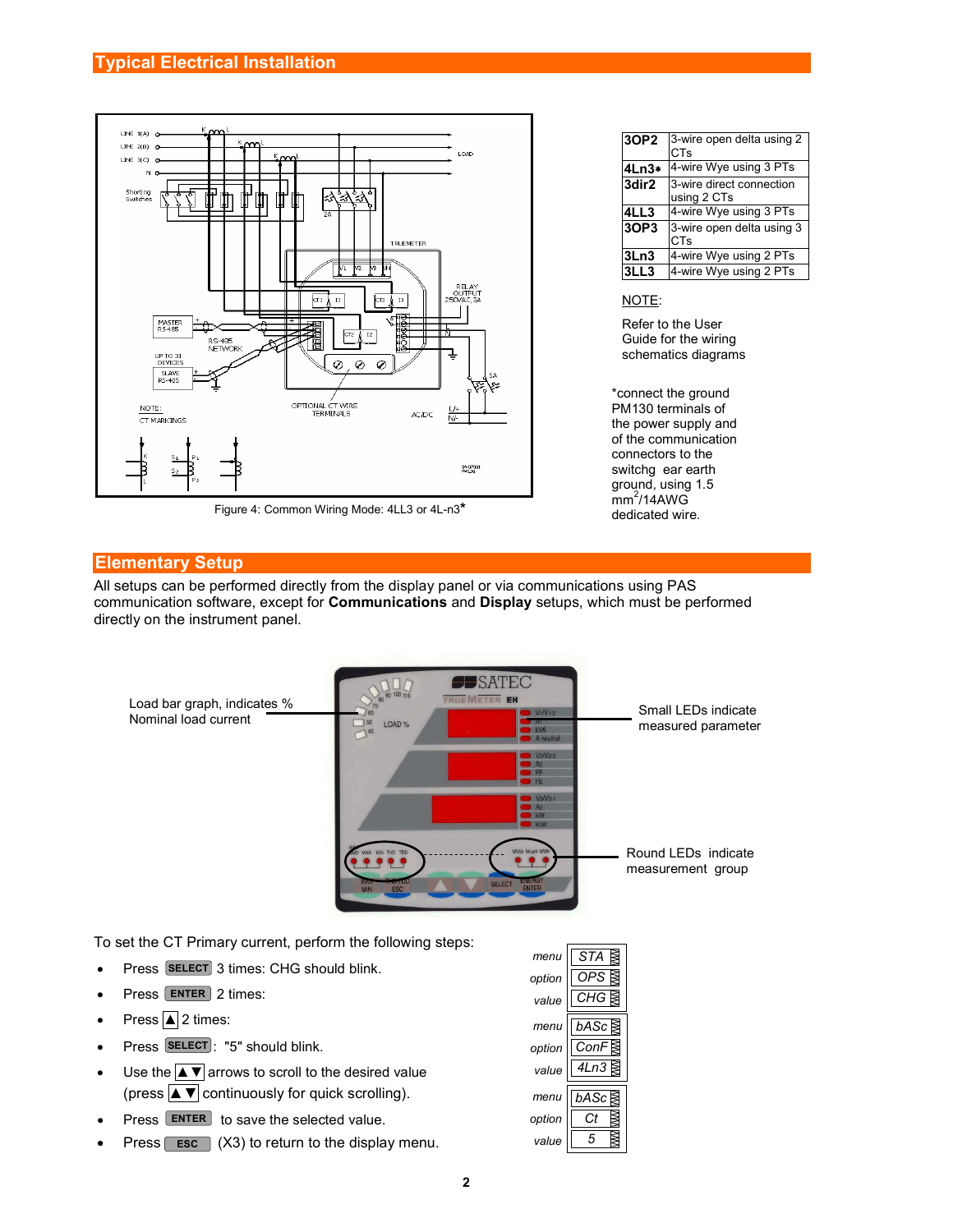## Performing Basic and Communications Setup

- Press SELECT  $(X3) \rightarrow \begin{array}{|c|c|c|c|c|c|c|c|c|c|c|c} \rightarrow & & \text{ENTER} \end{array}$
- Press  $\boxed{\blacktriangle$   $\blacktriangledown$  to scroll to desired menu.
- Press ENTER to activate middle window.
- Press  $\left| \blacktriangle \blacktriangledown \right|$  to scroll to desired option.
- Press SELECT to activate lower window.
- Press  $|\triangle \blacktriangledown|$  to scroll to desired value.
- Press ENTER to save selected value.
- Press  $\boxed{\text{esc}}$  (X3) to return to the display menu.

## DATA DISPLAY

## Navigating in Display Mode

The front panel has a simple interface that allows you to display numerous measurement parameters in up to 38 display pages. For easier reading, the parameters are divided into three groups, each accessible by a designated key. These are:

- Common measurements no selection key
- 
- Energy measurements
- 
- Min/Max measurements selected by the MAX/MIN key
	- selected by the **ENERGY** key

The up/down arrow keys are used as follows in Display Mode:



Scrolls through the pages downward (forward)

Scrolls through the pages upward (backward)

**A**  $\Box$  Returns to the first page within current measurement group

For each display page, up to three parameters can be displayed. The Load bar graph displays the percentage of the highest of 3 phases current measured by the PM130.

## Selecting a Display Page

Press the  $\blacktriangle \blacktriangledown$  to scroll through display pages.

### Selecting Common Measurements

• Press the key pointed to by the illuminated round LED below the front panel display. If no LED is lit up, the front panel is currently displaying the common measurements parameters.

### Selecting Min/Max Measurements

• Press the MAX/MIN key. Use the A ▼ to scroll through Min/Max and Max. demand measurements.

### Selecting Energy Measurements

• Press the **ENERGY** key. Use the ▲▼ to scroll through the different energy readings.

|        | menu $\overline{b}$ bASc          |
|--------|-----------------------------------|
| option | $\overline{\mathsf{ConF}}$        |
|        | value $\sqrt{\frac{4L/n3}{8}}$    |
|        |                                   |
|        | menu $\sqrt{$ Port $\geq$         |
|        |                                   |
| option |                                   |
|        | pption <b>Prot</b><br>value ASCII |